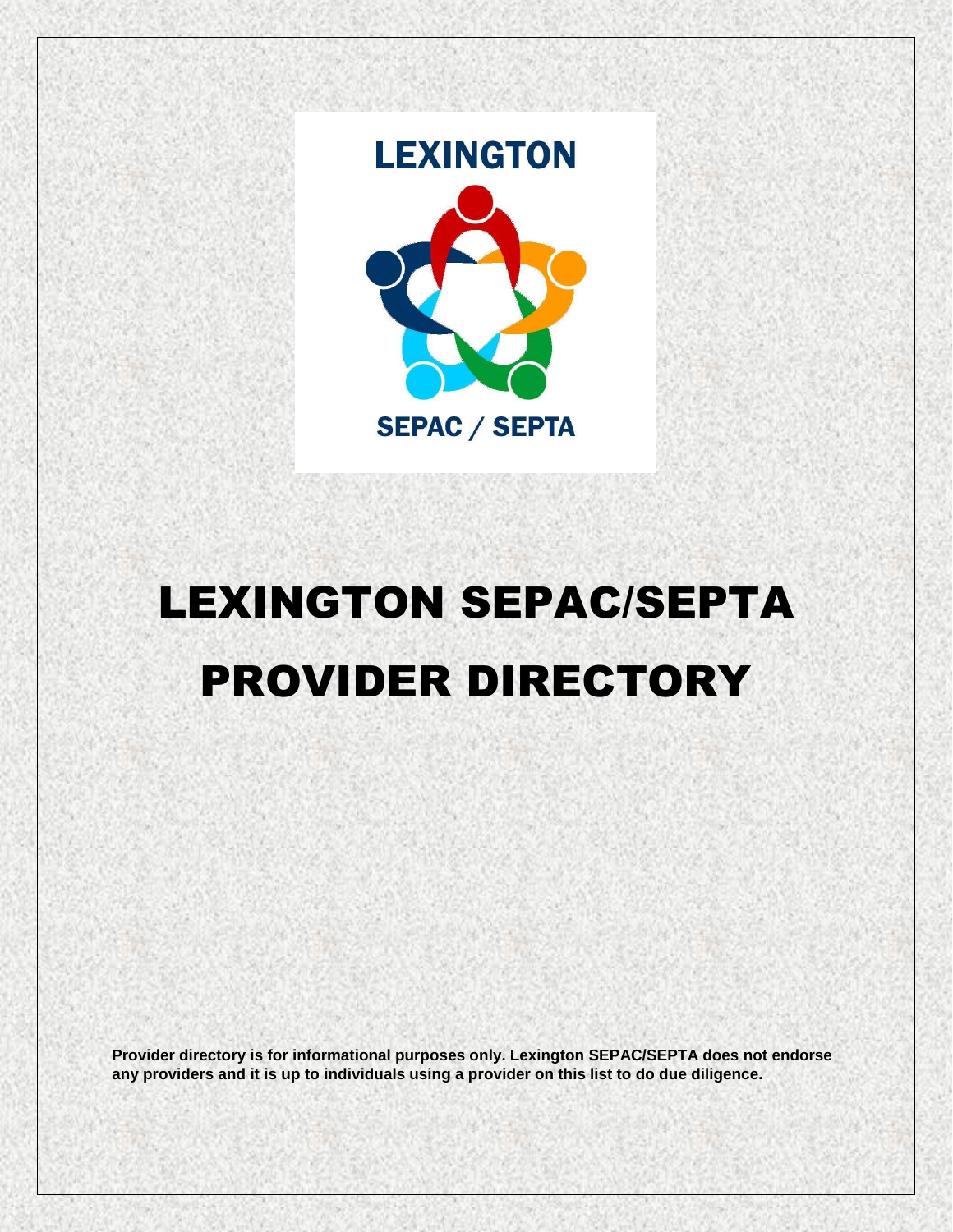| <b>The Edinburg Center</b><br><b>Bedford</b>                                                                                                 | <b>ABA Provider</b>                                                        |
|----------------------------------------------------------------------------------------------------------------------------------------------|----------------------------------------------------------------------------|
| http://www.edinburgcenter.org/childrens-services/                                                                                            |                                                                            |
| <b>Summit Camp and Travel</b><br>Honesdale, PA                                                                                               | Camp                                                                       |
| www.summitcamp.com                                                                                                                           |                                                                            |
| <b>Triumph Center</b><br>Reading and Bedford/Winchester                                                                                      | Camp                                                                       |
| <b>ADHD and Asperger profiles</b><br><b>Triumphcenter.net</b>                                                                                | 781-942-9277                                                               |
| <b>Lori Gara-Matthews</b><br>Wellesley                                                                                                       | Developmental pediatrician<br>lgaramatthews@partners.org<br>(781) 772-1527 |
| <b>Cara Falconi</b><br><b>Metro Boston and Metrowest</b><br>All special needs, LD and mental health<br>https://falconispecialedconsults.com/ | <b>Educational Advocate</b><br>carafalconi@gmail.com<br>7817719852         |
| <b>Dan Perlman</b><br>Acton (but covers Lexington a lot)                                                                                     | <b>Educational Attorney</b>                                                |
| https://www.perlmanlegal.com/                                                                                                                |                                                                            |
| <b>Sherry R. Gregg</b><br>Acton                                                                                                              | <b>Educational Attorney</b>                                                |
| https://www.mpgfirm.com/                                                                                                                     | 978-274-7101                                                               |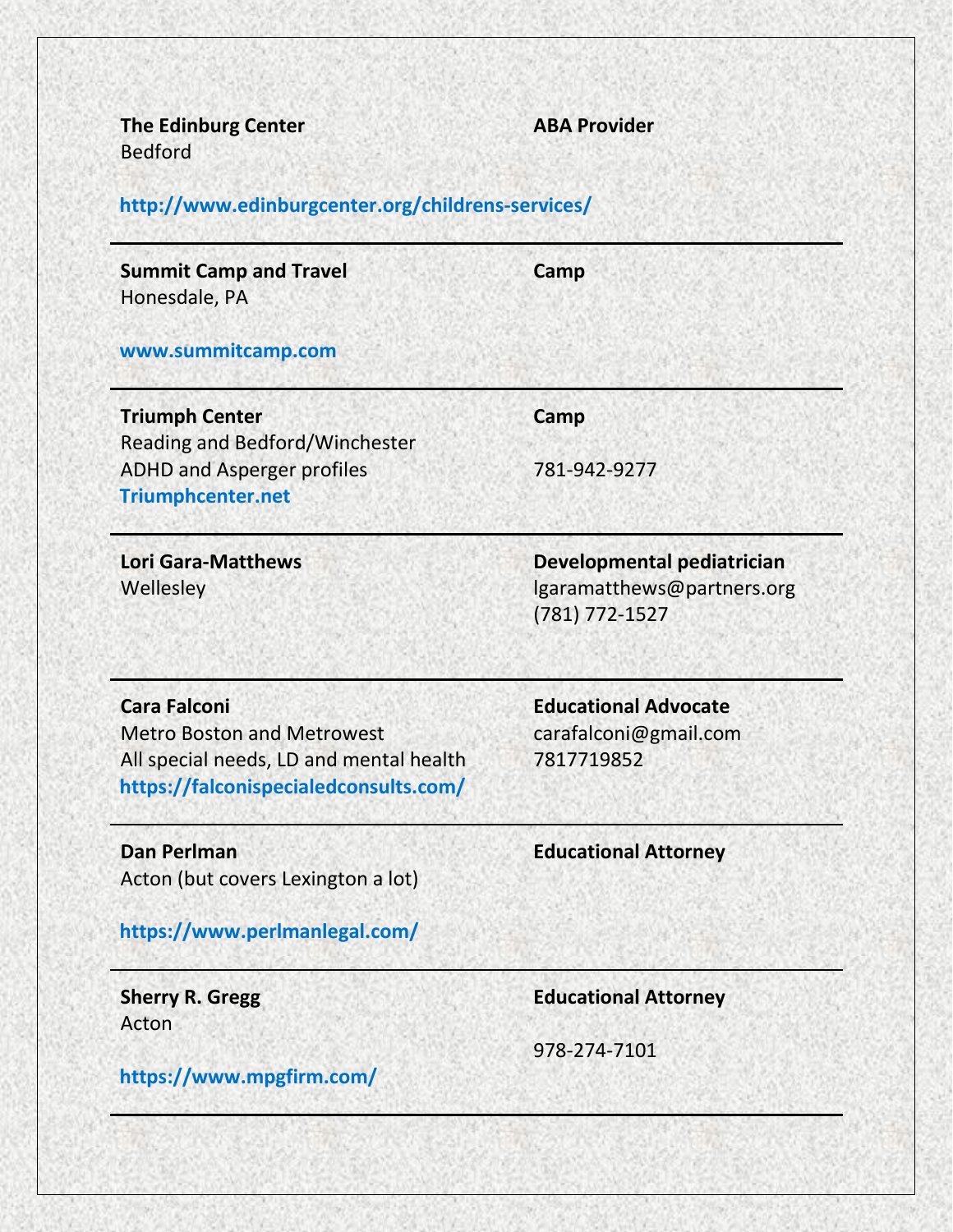**Wellesley** 

**<https://www.drjeffdrayer.com/>**

**Wellesley** 

**Jeffery Drayer Neuropsychological Testing**

781-237-1174

**Joseph Moldover Neuropsychological Testing**

781-237-1735

**<https://drmoldover.com/>**

**<https://nesca-newton.com/>**

**NESCA Neuropsychological Testing** Newton

**Newton** 

**The Brenner Center Neuropsychological Testing**

**<https://www.williamjames.edu/community/brenner-center/index.cfm>**

**Children's hospital in Lexington Occupational Therapist**

# **<http://www.childrenshospital.org/about-us/locations/lexington>**

Lexington

**KidLink Occupational Therapist**

## **<https://www.kidlinktherapy.com/>**

**FUSE school Lexington Private School** Lexington lauren@fuseprogram.com Preschool- grade 1 **<https://www.fuseprogram.com/>**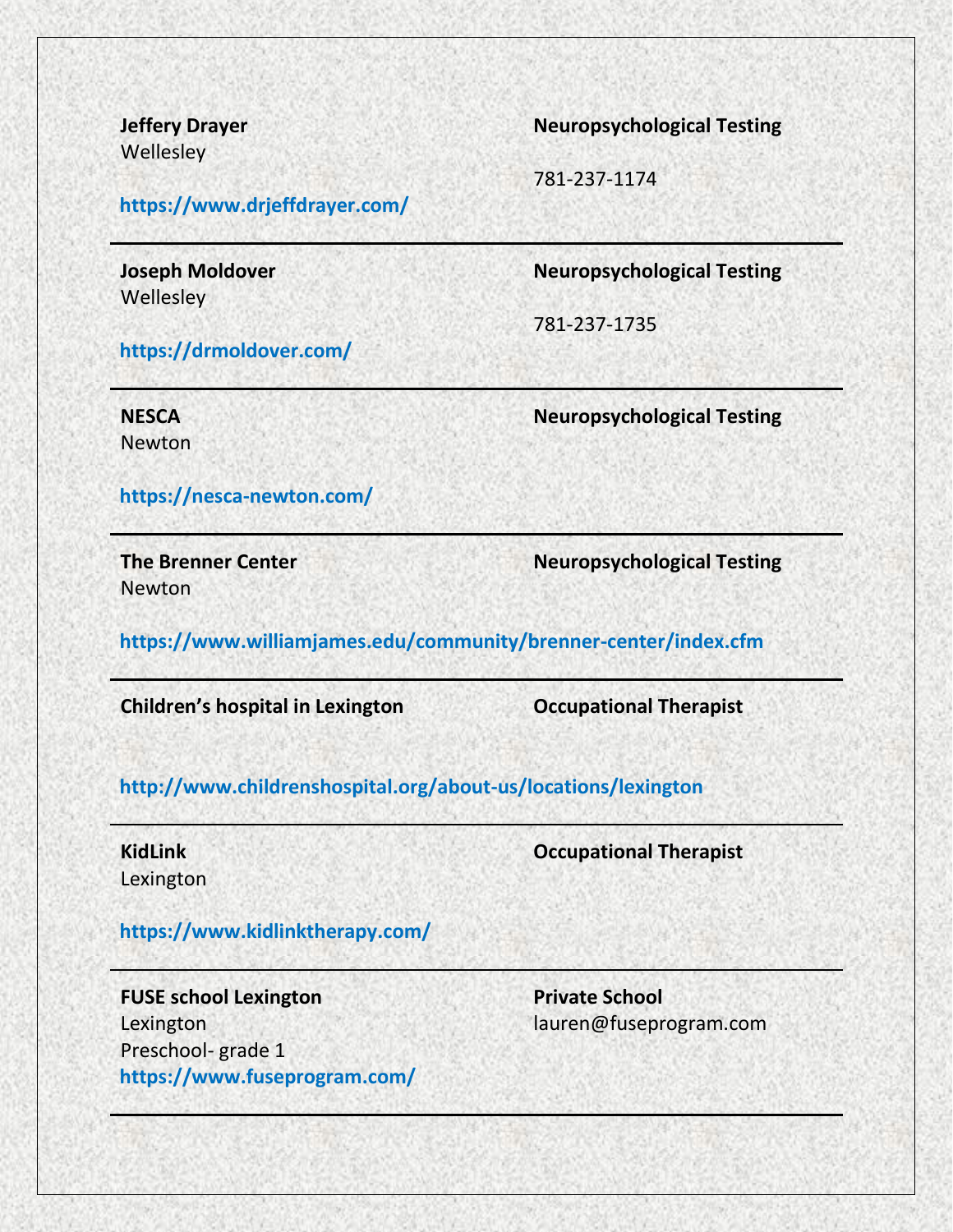**Learning Prep Private School** Newton Language Based Learning Disability (617) 965-0764 **<http://www.learningprep.org/>**

**Practitioner**

781-646-0500 all offices

**Worker/Therapist**

781-353-9800

**Lisa Watras Wright Psychiatrist/Psychiatric Nurse Practitioner** Arlington lisawatrasnp@gmail.com Kids 10+ 339-707-0460

### **Psychological Care Associates Psychiatrist/Psychiatric Nurse**

Woburn, Stoneham, etc.

**<https://psycare.info/>**

**David Hoffman Psychologist/Social** 

Arlington dh@dhphd.com

**[https://www.dhphd.com](https://www.dhphd.com/)**

### **Heidi Lack, PhD, ATR-BC Psychologist/Social**

**Worker/Therapist** 781-863-8696

Lexington HL@DrHeidiLack.com older teens, adults, ADHD, Anxiety, Sensory Processing, Misophonia, Gifted, social thinking challenges **<DrHeidiLack.com>**

**Holly Boker Psychologist/Social Worker/Therapist** Lexington, MA **Manufather Community** HollyBokerLICSW@gmail.com +1 (781) 301-1294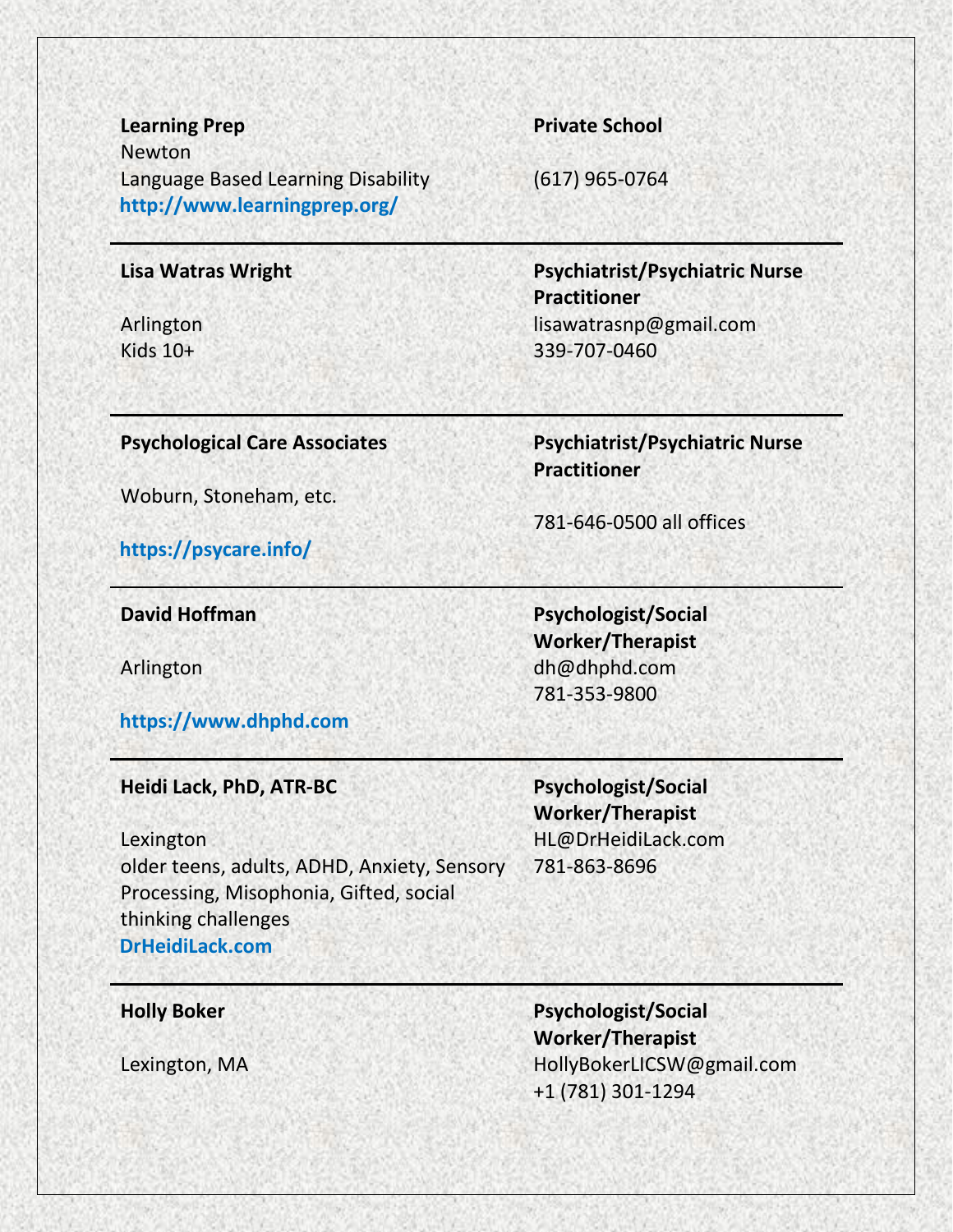**[https://www.psychologytoday.com/us/therapists/holly-s-boker-lexington](https://www.psychologytoday.com/us/therapists/holly-s-boker-lexington-ma/435004)[ma/435004](https://www.psychologytoday.com/us/therapists/holly-s-boker-lexington-ma/435004)**

**Karen Levine, PHD Psychologist/Social Worker/Therapist**

Lexington ASD **<http://drkarenlevine.com/>**

**Linda Bram, PhD Psychologist/Social Worker/Therapist**

Lexington Developmental disabilities 785-224-4870 **[https://www.psychologytoday.com/us/therapists/linda-helmig-bram](https://www.psychologytoday.com/us/therapists/linda-helmig-bram-lexington-ma/140474)[lexington-ma/140474](https://www.psychologytoday.com/us/therapists/linda-helmig-bram-lexington-ma/140474)**

**Psychological Care Associates Psychologist/Social** 

Woburn, Stoneham, etc.

781-646-0500 all offices

**Worker/Therapist**

**<https://psycare.info/>**

**The Edinburg Center Psychologist/Social** 

**Worker/Therapist**

Bedford

**<http://www.edinburgcenter.org/childrens-services/>**

**OTA Watertown Sensory processing** Watertown admin@otathekoomarcenter.com

# **<http://www.otawatertown.com/>**

Woburn

**ABACS Social Skills**